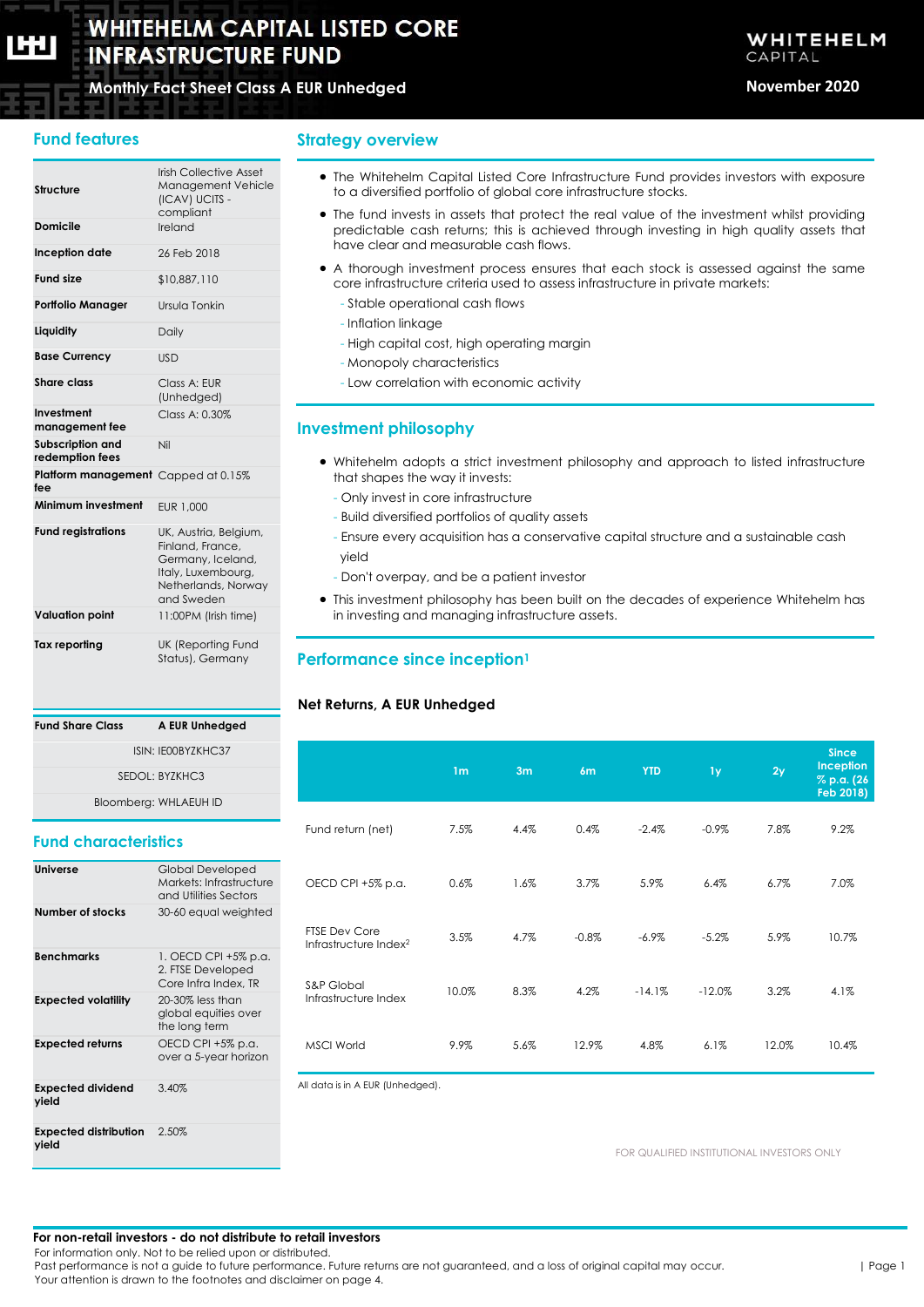**Monthly Fact Sheet**

## **Performance since inception continued<sup>1</sup>**



# **Manager commentary**

The Whitehelm Listed Core Infrastructure Fund (Class A EUR Unhedged) returned 7.5%, net of fees, in November. The Fund has returned 9.2% p.a. since its inception in February 2018, compared to the benchmark OECD CPI +5% p.a. return of 7.0%.

After negative returns in September and October, global equities rallied in November, with the MSCI World Index gaining 9.9% (EUR terms). Investor sentiment improved following the resolution of the US election and promising late-stage COVID-19 vaccine trials from Pfizer, Moderna and AstraZeneca. The S&P 500 Index gained 10.9% over the month. In the risk on environment, US industrials (+15.6%) significantly outperformed US utilities (+0.3%). The Euro Stoxx 600 index advanced 13.7%, with all major European country indices recording large positive returns during the month: Germany (+15.0%), Italy (+23.1%), UK (+9.7%), France (+20.1%) and Spain (+25.3%).

The Fund's transportation stocks rallied on November's encouraging COVID 19 vaccine news. Italian toll road company ASTM gained 31.0% over the month, while European airport services stocks Groupe ADP (+26.2%), Zurich Airport (+24.6%), ENAV (+23.6%) and AENA (+18.2%) also recorded positive double-digit returns. On 24 November, Groupe ADP announced the cargo community at Paris Charles de Gaulle Airport, Europe's leading airport for air freight activities, was fully mobilized for the supply and distribution of future CVOID-19 vaccines, once these have been approved and are ready to be delivered.

Spanish gas utility Naturgy (+24.6%) also had a very strong month. On 13 November, the stock gained 7.8% after reaching an agreement to sell its 96% holding in Chilean electricity grids business, Compañía General de Electricidad to China's State Grid International Development for a total purchase price of €2.57 billion. Completion of the transaction is expected prior to the end of February 2021. Naturgy has also announced the divestment of its Egyptian interests and reiterated the refocus back on more stable regulatory regions and currencies, and on the energy transition related growth.

Other notable contributors in November included East Japan Railway (+18.9%), Italian multi utility A2A (+17.1%) and Italian telecommunication services company INWIT (+16.3%). On 26 November, A2A gained 4.2% after signing a Memorandum of Understanding with private equity firm Ardian outlining a potential partnership to collaborate on green hydrogen opportunities. INWIT advanced 4.0% on 6 November, after the company announced solid preliminary earnings for September 2020 and approved an update to its 2021-2023 business plan, outlining a proposal of €600 million in new investments for 2021-2023.

In other stock specific news, UK electric utility SSE's subsidiary, SSE Renewables, and its joint venture partner, Equinor, reached financial close on the first two phases of Dogger Bank Wind Farm. The £5.5 billion deal represents the largest offshore wind project financing to date globally. When fully complete in 2026, Dogger Bank Wind Farm will produce enough renewable electricity to supply 5% of the UK's demand.

UK multi utility National Grid (-5.9%), US electric utility Avangrid (-5.7%), UK water utility Pennon (-4.7%) and Australian electric Utility AusNet (-4.6%) were the Fund's main detractors in November. On 24 November, Pennon reported half year results in line with management expectations. However, the company's lack of news on the use of Viridor proceeds appeared to disappoint investors, as the stock's share price slid 4.0% over the day.

#### **Portfolio characteristics and construction Value**

| v ulue               |                       |                         |  |
|----------------------|-----------------------|-------------------------|--|
|                      | <b>WHITEHELM LCIF</b> | FTSE INDEX <sup>2</sup> |  |
| Dividend yield       | 3.4%                  | 3.1%                    |  |
| EV/EBITDA            | 12.3                  | 14.8                    |  |
| <b>FCF</b> yield     | 3.6%                  | 1.9%                    |  |
| Price/book           | 1.7                   | $2.2\phantom{0}$        |  |
| QUALITY              |                       |                         |  |
|                      | <b>WHITEHELM LCIF</b> | FTSE INDEX <sup>2</sup> |  |
| Debt/equity          | 141%                  | 166%                    |  |
| Payout Ratio         | 83%                   | 92%                     |  |
| ROA                  | 2.5%                  | 1.9%                    |  |
| RoIC                 | 5.2%                  | 5.0%                    |  |
| RISK <sup>3</sup>    |                       |                         |  |
|                      | <b>WHITEHELM LCIF</b> | FTSE INDEX <sup>2</sup> |  |
| Beta vs. MSCI        | 0.52                  | 0.61                    |  |
| Concentration -Top 5 | 14.5%                 | 24.6%                   |  |
| Tracking error       | 7.7%                  |                         |  |
| Volatility           | 10.9%                 | 12.1%                   |  |

# **Geographical Allocation vs FTSE Dev Core Infra Index**



#### **For non-retail investors - do not distribute to retail investors**

For information only. Not to be relied upon or distributed.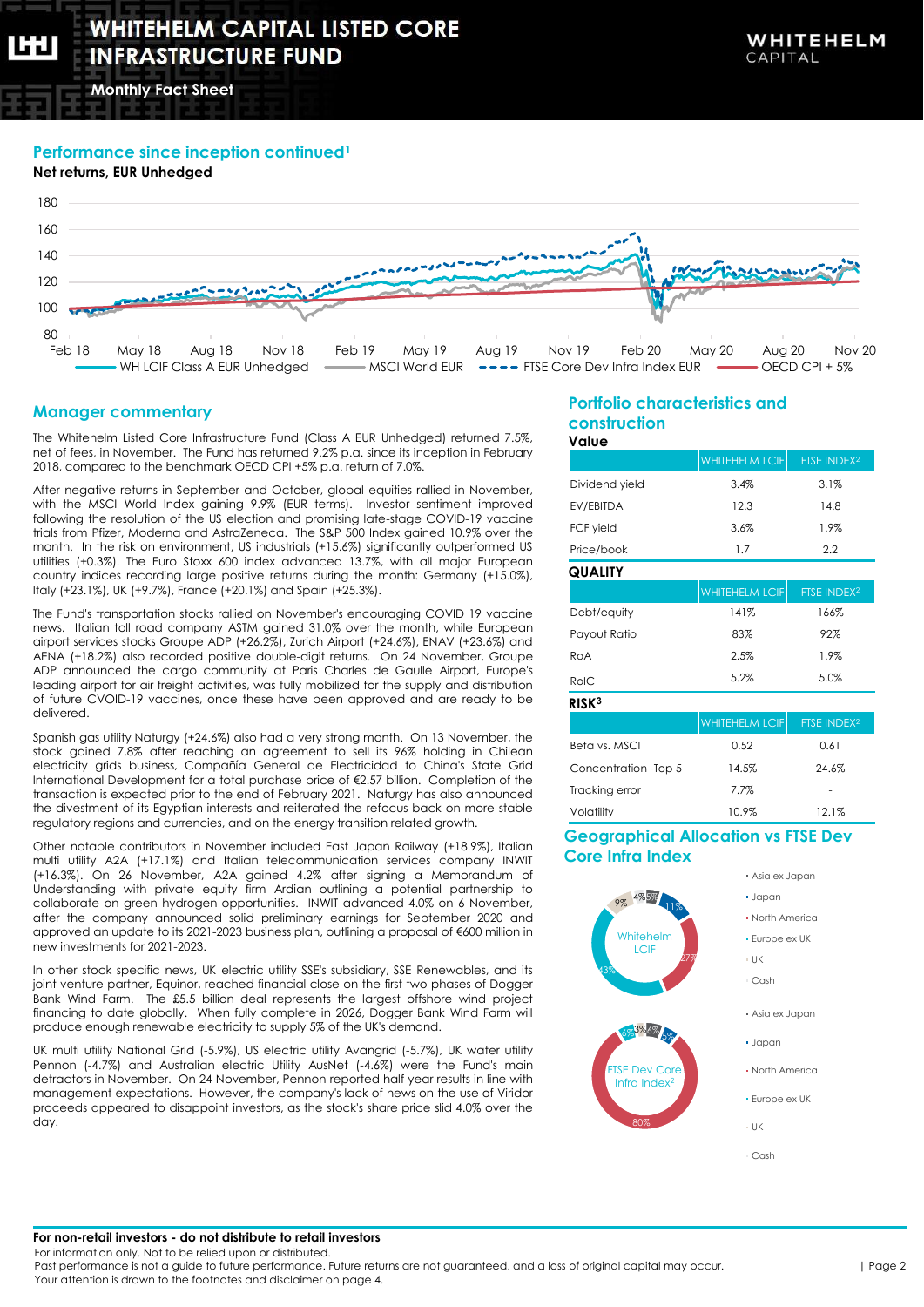# **WHITEHELM CAPITAL LISTED CORE INFRASTRUCTURE FUND**

**Monthly Fact Sheet**

# **Sector Allocation vs FTSE Dev Core Infra Index**



# **Top 10 portfolio holdings<sup>4</sup>**

|                | <b>HOLDINGS</b>                     | <b>WEIGHT</b> |
|----------------|-------------------------------------|---------------|
| $\mathbf{1}$   | <b>ASTM SPA</b>                     | 2.74%         |
| $\overline{2}$ | <b>HYDRO ONE LTD</b>                | 2.73%         |
| 3              | <b>INFRASTRUTTURE WIRELESS ITAL</b> | 2.69%         |
| 4              | A2A SPA                             | 2.64%         |
| 5              | RED ELECTRICA CORPORACION SA        | 2.60%         |
| 6              | ELIA GROUP SA/NV                    | 2.60%         |
| $\overline{7}$ | <b>ENAGAS SA</b>                    | 2.59%         |
| 8              | SNAM SPA                            | 2.58%         |
| 9              | <b>ITALGAS SPA</b>                  | 2.55%         |
| 10             | NETLINK NBN TRUST                   | 2.54%         |

Benchmark: FTSE Developed Core Infrastructure Index

# **About Whitehelm**

- Whitehelm Capital is one of the largest independent global infrastructure fund managers, with an outstanding track record spanning over 22 years, €3.4 billion of funds under management and €11.7 billion in funds under advice.
- The firm applies a strict investment philosophy with the same focus on core infrastructure applied to both public and private markets.
- The team has 40 investment professionals in total, with the investment committee and portfolio manager supported by 24 infrastructure equity and debt specialists located across London and Sydney.
- Infrastructure assets, by their nature, face greater ESG risks than other sectors, and Whitehelm seeks to minimise these risks where possible. As a signatory to the principles of the United Nations Principles for Responsible Investing (UNPRI), Whitehelm actively incorporates the following ESG factors into portfolio management:
- 1. UNPRI Signatory since 2017 Actively support and follow UNPRI obligations
- 2. Robust Internal Policies and Guidelines Comprehensive ESG policy & code
- 3. Investment Process Integration including market leading third party research
- 4. Carbon Intensity Emissions assessed as part of the analysis
- 5. Proxy Voting All proxies actively voted with ESG overlay

Investment Committee: Graham Matthews - Chief Executive, Justin Webb – Head of Investment Solutions and Saji Anantakrishnan - Head of Australia and Asia.



**Head of Listed Strategies**

**Ursula Tonkin**

- 15 years' extensive portfolio management and analytical experience in Australian and global equities.
- Prior roles include portfolio manager of an international equity fund targeting investment in companies involved in global sustainable energy supply and use and lead analyst responsible for covering energy infrastructure, natural gas and renewable energy.
- The Listed Core Infrastructure team is embedded in Whitehelm's broader unlisted team and is overseen by the Whitehelm Listed Strategies Investment Committee which comprises the most experienced investors in the firm.

#### **For non-retail investors - do not distribute to retail investors**

For information only. Not to be relied upon or distributed.

Past performance is not a guide to future performance. Future returns are not guaranteed, and a loss of original capital may occur. Your attention is drawn to the footnotes and disclaimer on page 4.